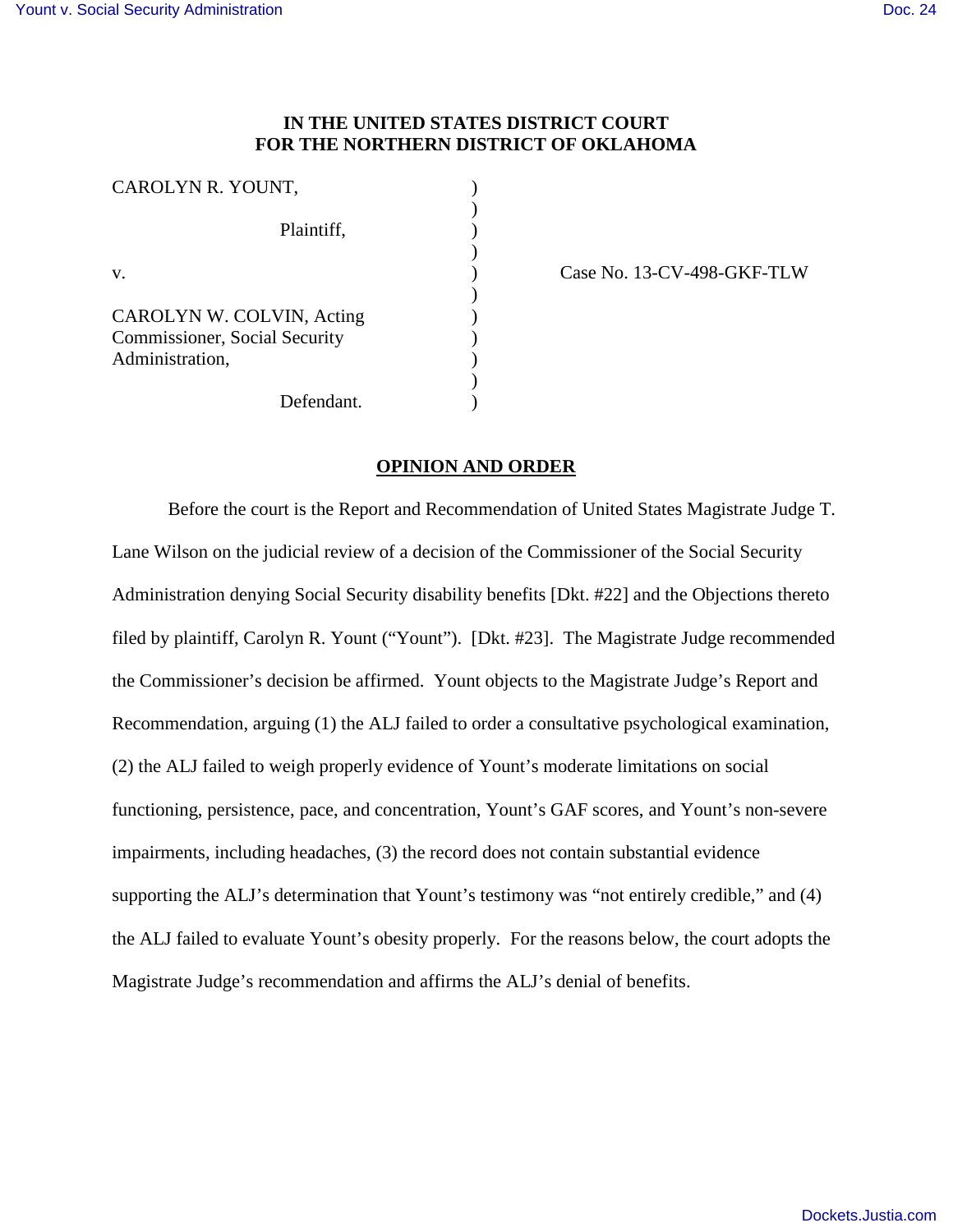### **I. Procedural History**

 Yount filed her applications for supplemental security income and disability benefits on September 29, 2009 and October 13, 2009, respectively. [R. 161-67]. The Social Security Administration denied the applications initially and on reconsideration. [R. 77-89, 92-97]. ALJ Gene M. Kelly held an administrative hearing on November 8, 2011. [R. 14]. By decision dated December 19, 2011, the ALJ found that Yount was not disabled. [R. 21]. On June 10, 2013, the Appeals Council denied review. [R. 1-4]. As a result, the decision of the ALJ represents the Commissioner's final decision for purposes of this appeal. 20 C.F.R. §§ 404.981, 416.1481.

### **II. Standard of Review**

 Pursuant to Fed. R. Civ. P. 72(b)(3), "[t]he district judge must determine *de novo* any part of the magistrate judge's disposition that has been properly objected to. The district judge may accept, reject, or modify the recommended disposition; receive further evidence; or return the matter to the magistrate judge with instructions." However, even under a *de novo* review of such portions of the Report and Recommendation, this court's review of the Commissioner's decision is limited to a determination of "whether the factual findings are supported by substantial evidence in the record and whether the correct legal standards were applied." *Doyal v. Barnhart*, 331 F.3d 758, 760 (10th Cir. 2003). Substantial evidence is "such relevant evidence as a reasonable mind might accept as adequate to support a conclusion." *Id.* It is more than a scintilla, but less than a preponderance. *Lax v. Astrue*, 489 F.3d 1080, 1084 (10th Cir. 2007). The court will "neither reweigh the evidence nor substitute [its] judgment for that of the agency." *White v. Barnhart*, 287 F.3d 903, 905 (10th Cir. 2001) (quoting *Casias v. Sec'y of Health & Human Servs.*, 933 F.2d 799, 800 (10th Cir. 1991)). Even if the court would have reached a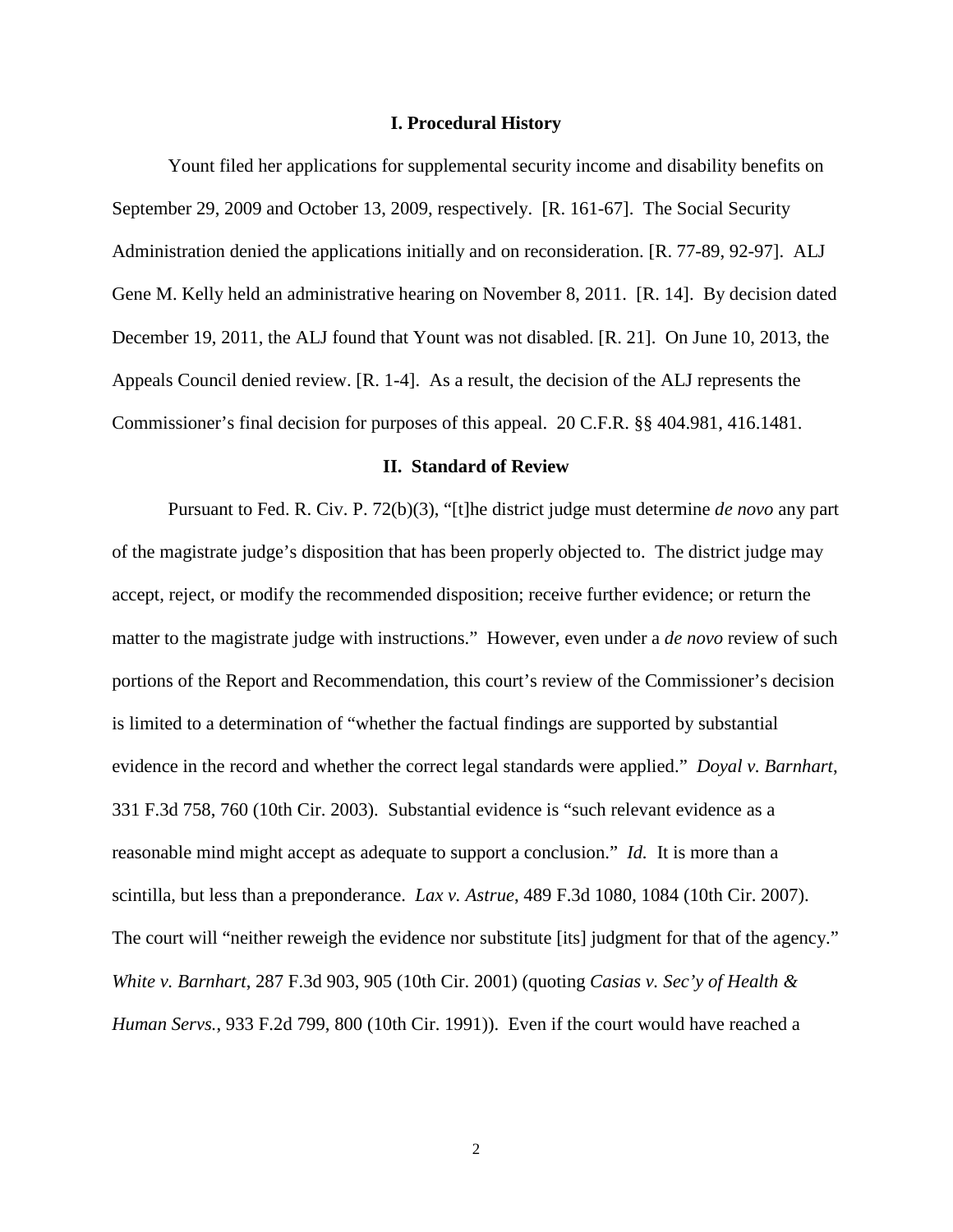different conclusion, the Commissioner's decision stands if it is supported by substantial evidence. *Hamilton v. Sec'y of Health & Human Servs.*, 961 F.2d 1495, 1500 (10th Cir. 1992).

# **III. ALJ's Decision Not to Order Mental Health Consultative Examination**

Yount first objects to the ALJ's decision not to order a comprehensive psychological consultative examination ("CE"). As a result, Yount argues, the ALJ failed to develop the record fully. Yount agrees with the Magistrate Judge that *Hawkins v. Chater*, 113 F. 2d 1162, 1166 (10th Cir. 1997) identifies the three circumstances requiring a consultative examination:

- (1) where there is a direct conflict in the medical evidence requiring resolution;
- (2) where the medical evidence in the record is inconclusive;
- (3) where additional tests are required to explain a diagnosis already contained in the record.

Yount notes three sources of evidence regarding her mental health. First, Yount received a mental status consultative examination, which is not as thorough as a comprehensive psychological consultative examination, in December 2009 from Dr. Denise LaGrand. Dr. LaGrand concluded "Ms. Yount has some mild depressive and anxious symptoms that do not meet the criteria for major depression or generalized anxiety," and noted Yount's diagnosis as "[m]ood disorder, [not otherwise specified] with mixed depressed and anxious symptoms." [R. 406].<sup>[1](#page-2-0)</sup> The ALJ gave Dr. LaGrand's evaluation "substantial weight." [R. 18].

 Second, Yount received a physical consultative examination from Dr. Wojciech L. Dulowski in March 2010 in which Dr. Dulowski included "Major Depression" in the final assessment, but provided no further explanation or description of any mental health examination. [R. 434-35]. The ALJ gave Dr. Dulowski's evaluation "significant weight," but only refered to sections of Dr. Dulowski's report related to Yount's physical symptoms. [R. 19].

-

<span id="page-2-0"></span><sup>&</sup>lt;sup>1</sup> Yount complains briefly that her reported head injuries make additional examination necessary. Yount's complaint is not persuasive, as Dr. LaGrand accounted for the reported injuries during the mental status examination. [R. 404].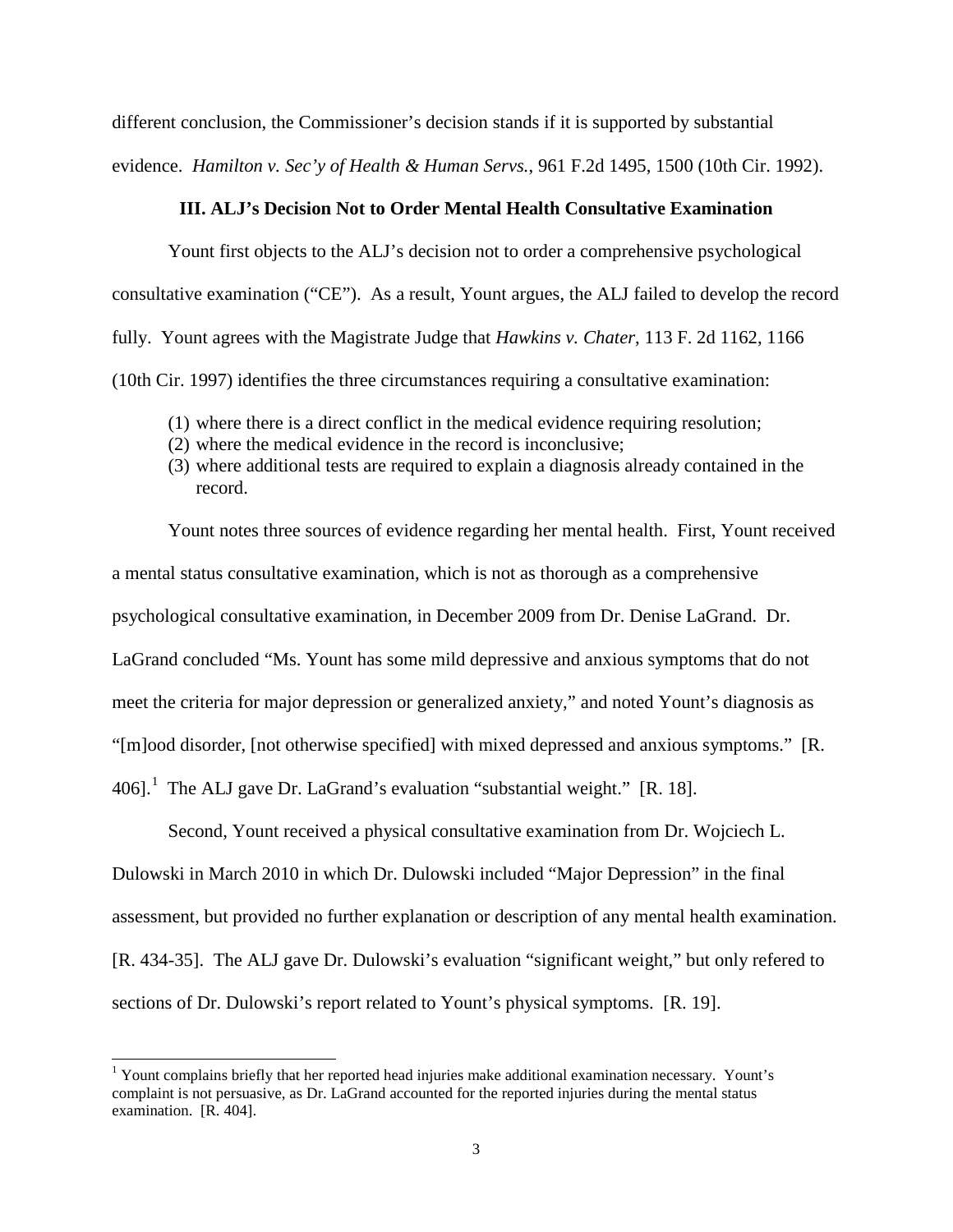Finally, Yount visited a licensed clinical social worker ("LCSW") three times, in June 2010, June 2011, and July 2011. [R. 575, 577, 579]. At each visit, Yount reported her symptoms to the LCSW, who noted the "BH POV [Purpose of Visit] Code or DSM Diagnosis" associated with the visit. During the first visit, the LCSW assigned the general code 311 for "depressive disorder [not otherwise specified]." At the two visits in 2011, the LCSW assigned code 296.30 for "major depressive disorder, recurrent unspecified," and added code 300.00 for "anxiety disorder not otherwise specified." From the record, it appears that the assignment of a diagnosis code was based on Yount's symptoms as she reported them to the LCSW during the visit. The LCSW is not an "acceptable medical source"—*see* SSR 06-03p—and did not have an on-going treatment relationship with Yount. The records from these visits do not reveal any formalized mental testing beyond the patient interview. The ALJ gave the LCSW's opinion "little weight" because it was not consistent with the "objective medical evidence or the claimant's current level of functioning." [R. 19].

 According to Yount, Dr. LaGrand's boilerplate definition of a mental status exam—"This exam is a brief estimate of cognitive abilities and general functioning. It is not considered to be a comprehensive psychological evaluation." [R. 403]—represented Dr. LaGrand's conclusion that additional testing was necessary. To the contrary, Dr. LaGrand's statement merely defines the scope of her examination of Yount. Dr. LaGrand does not draw any conclusion about whether the ALJ needs any additional evidence to determine disability, nor would it be proper for her to have drawn such a legal conclusion.

Yount also complains that the "varying assessments and diagnoses" in the three sources described above create a conflict in the medical evidence requiring resolution under *Hawkins*' first prong. Not so. While the specific codes varied from report to report, the record presents a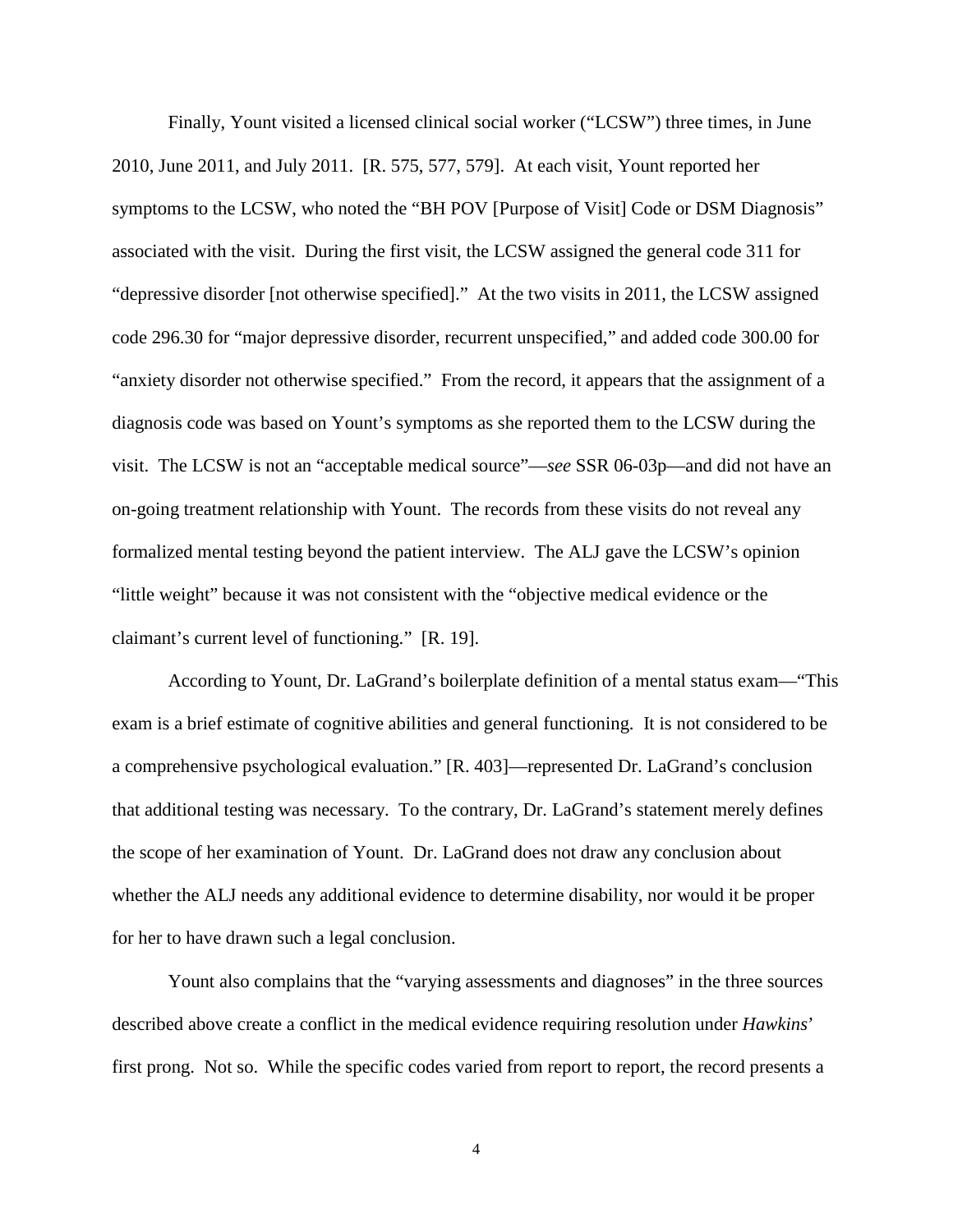uniform picture of Yount's mental health. All three sources note Yount's depressive symptoms, albeit using slightly different terms. Dr. LaGrand, a mental health specialist who had the benefit of a full mental status examination, concluded that Yount's symptoms did not rise to the level of major depression. While Dr. Dulowski and the LCSW, who appear to have relied primarily, if not exclusively, on Yount's reporting of her symptoms with no independent mental examination, reported a different diagnosis or diagnosis code, these variations do not amount to a conflict in the medical evidence requiring a comprehensive psychological CE.

Ultimately, Yount complains that the ALJ erred by failing to order a comprehensive psychological CE because there is some evidence in the record that Yount experiences depression and anxiety. However, the ALJ noted similar evidence, and accordingly, *ordered a mental status examination* with Dr. LaGrand. The ALJ was not required to order, in addition, a comprehensive psychological CE when the mental status examination report amply explained the evidence of depressive and anxious symptoms. Yount's objection is overruled.

#### **IV. Consideration of Limitations and Impairments**

Yount claims the ALJ erred in multiple ways when formulating Yount's residual functional capacity ("RFC"). First, at step two of the disability analysis, the ALJ found Yount had moderate limitations in social functioning and in concentration, persistence, and pace. [R. 13]. At step four, the ALJ defined Yount's RFC, limiting Yount to light work with mental restrictions of "simple, routine, and repetitive work; limited stress and content; slight limitation on contact with the public; no teamwork; and routine contact with co-workers and supervisors." [R. 14]. Yount claims the ALJ's RFC does not adequately address the limitations found at step two. Yount's principal argument is that "moderate" limitations in social functioning and in concentration, persistence, and pace can interfere with productivity, and even with the safety of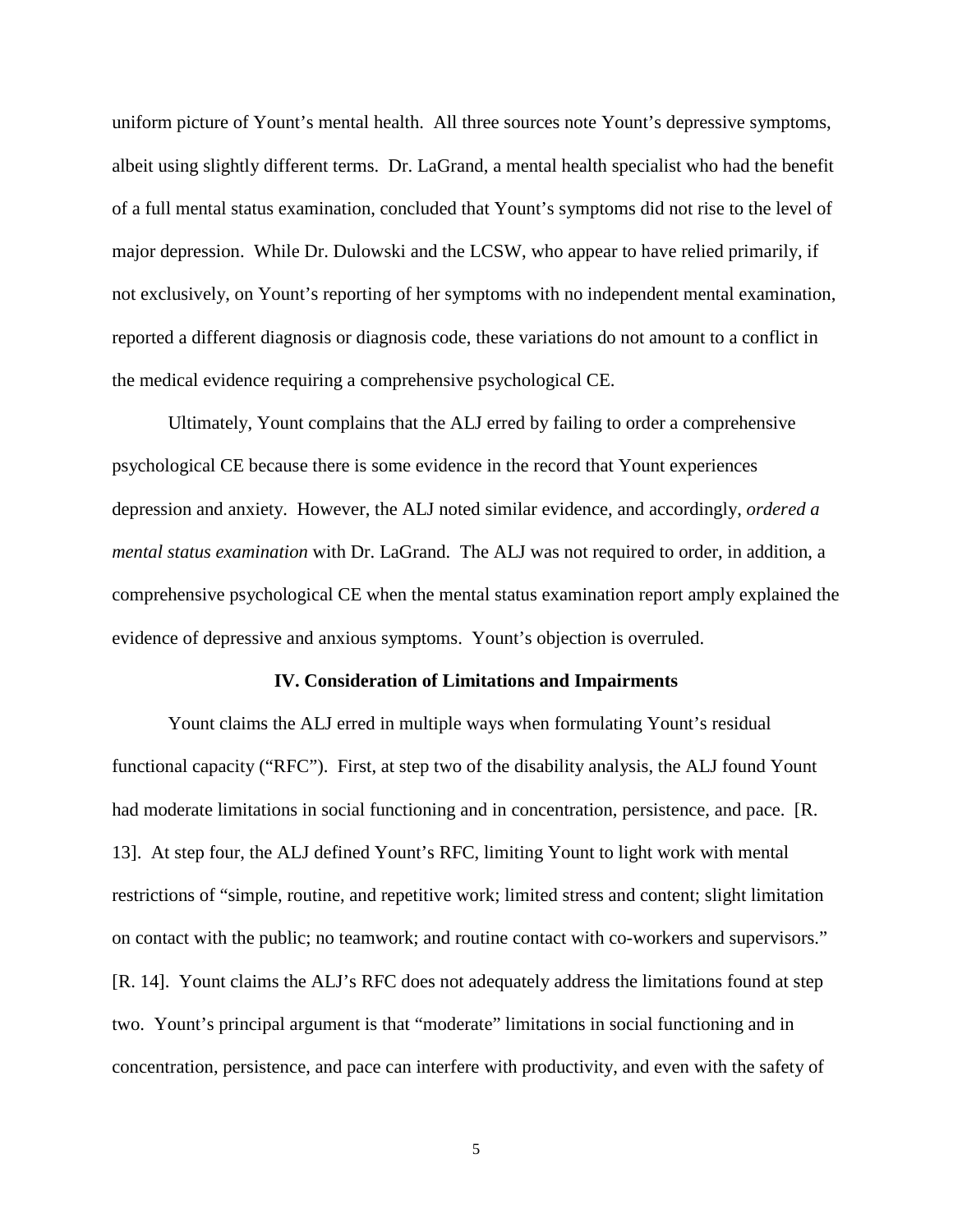co-workers and the public. Yount's argument addresses the potential severity of "moderate" limitations at a theoretical level, never attempting to show that her specific "moderate" limitations present difficulties beyond those reflected in the ALJ's RFC. The limitations articulated in the RFC are supported by substantial evidence in the record.

Yount also argues the ALJ failed to discuss the meaning of Yount's Global Assessment of Functioning ("GAF") scores. The ALJ's decision mentioned the three GAF scores to which Yount refers, and noted some of the major problems identified by the LCSW who assigned the score. [R. 18]. Contrary to Yount's argument, the ALJ was not required to discuss the GAF scores in further detail, as they constitute opinion evidence from a source who is not an "acceptable medical source." *See* SSR 06-03p (LCSWs are not "acceptable medical sources"). As a result, the ALJ was required to consider the scores, but did not have to discuss the scores in detail.

Although there is a distinction between what an adjudicator must consider and what the adjudicator must explain in the disability determination or decision, the adjudicator generally should explain the weight given to opinions from these "other sources," or otherwise ensure that the discussion of the evidence in the determination or decision allows a claimant or subsequent reviewer to follow the adjudicator's reasoning, when such opinions may have an effect on the outcome of the case. *Id*.

The ALJ's decision explained the weight given the GAF scores, and allows a subsequent reviewer to follow his reasoning in this regard. The ALJ explained that the opinions of the LCSW, Ms. Bingham, which includes the GAF scores assigned by Bingham, were based on only three visits and did not come from an "acceptable medical source." [R. 19]. As a result, the ALJ afforded Ms. Bingham's opinions, which obviously includes the GAF scores, "little weight." [*Id.*]. Importantly, the GAF scores are not "uncontroverted" as they were in *Williams v. Astrue*, 2008 WL 4224947 at \*7 (W.D.Okla. 2008)—cited by Yount—because medical evidence from acceptable medical sources provided substantial evidence supporting the RFC. In sum, Yount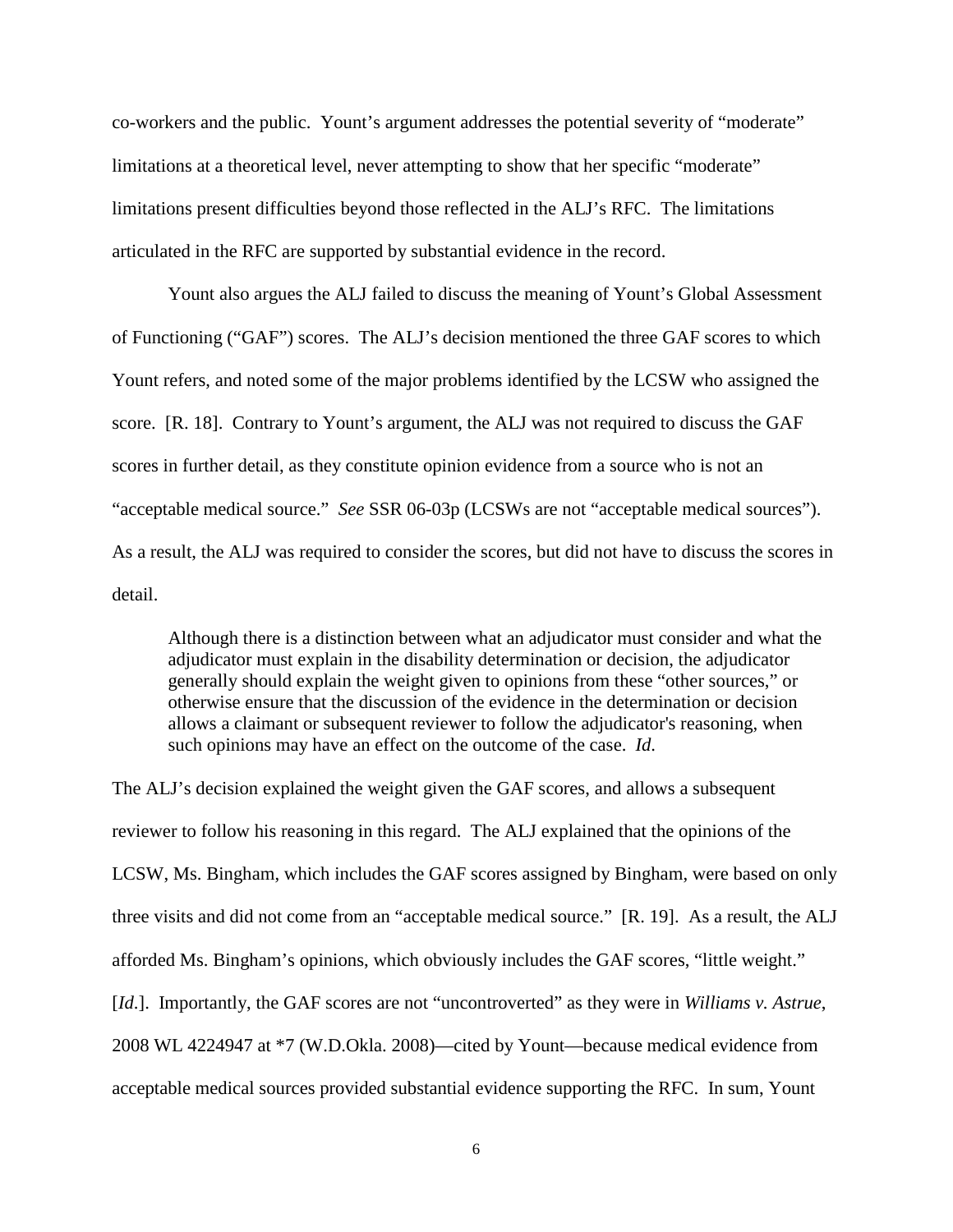identifies authority requiring the ALJ to consider the GAF scores and to explain the weight given to them, which he did. None of the authorities Yount cites required the ALJ to *discuss* these GAF scores in any more detail than he did. The ALJ's decision meets the requirements of SSR 06-03p.

 Finally, Yount complains the ALJ did not explain adequately the connection between the limitations imposed in the RFC and the medical evidence as is required. *See Whittle v. Colvin*, 2015 WL 630923 at \*4 (N.D.Okla. February 12, 2015) (slip opinion) (ALJ must include in RFC assessment a "narrative discussion describing how the evidence supports each conclusion, citing specific medical facts . . . and nonmedical evidence"). Contrary to Yount's argument, the ALJ provided just such a narrative. [*See* R. 14-19]. In that section, the ALJ describes and cites the medical evidence supporting each of the limitations in the RFC. [*See id.*].

Yount specifically complains the ALJ did not explain the connection between Yount's propensity for migraine headaches and the RFC. The ALJ cited to testimony and medical evidence of Yount's headaches multiple times. [*See* R. 15, 17-18]. As the Magistrate Judge noted, the RFC contains a requirement that Yount "must have low light and low noise." [R. 14]. None of Yount's other symptoms and conditions provides a likely basis for this limitation. Although the RFC does not make the connection between the evidence of headaches and the limitation on light and noise in the work environment perfectly explicit, the narrative discussion supports this limitation with the testimony and medical evidence cited. Furthermore, the resulting RFC, which included a limitation apparently based on Yount's propensity for headaches, was, if anything, beneficial to Yount's case. Yount does not argue that the limitation on light and noise is inappropriate or somehow disadvantages her in the disability determination process. Yount's objection is overruled.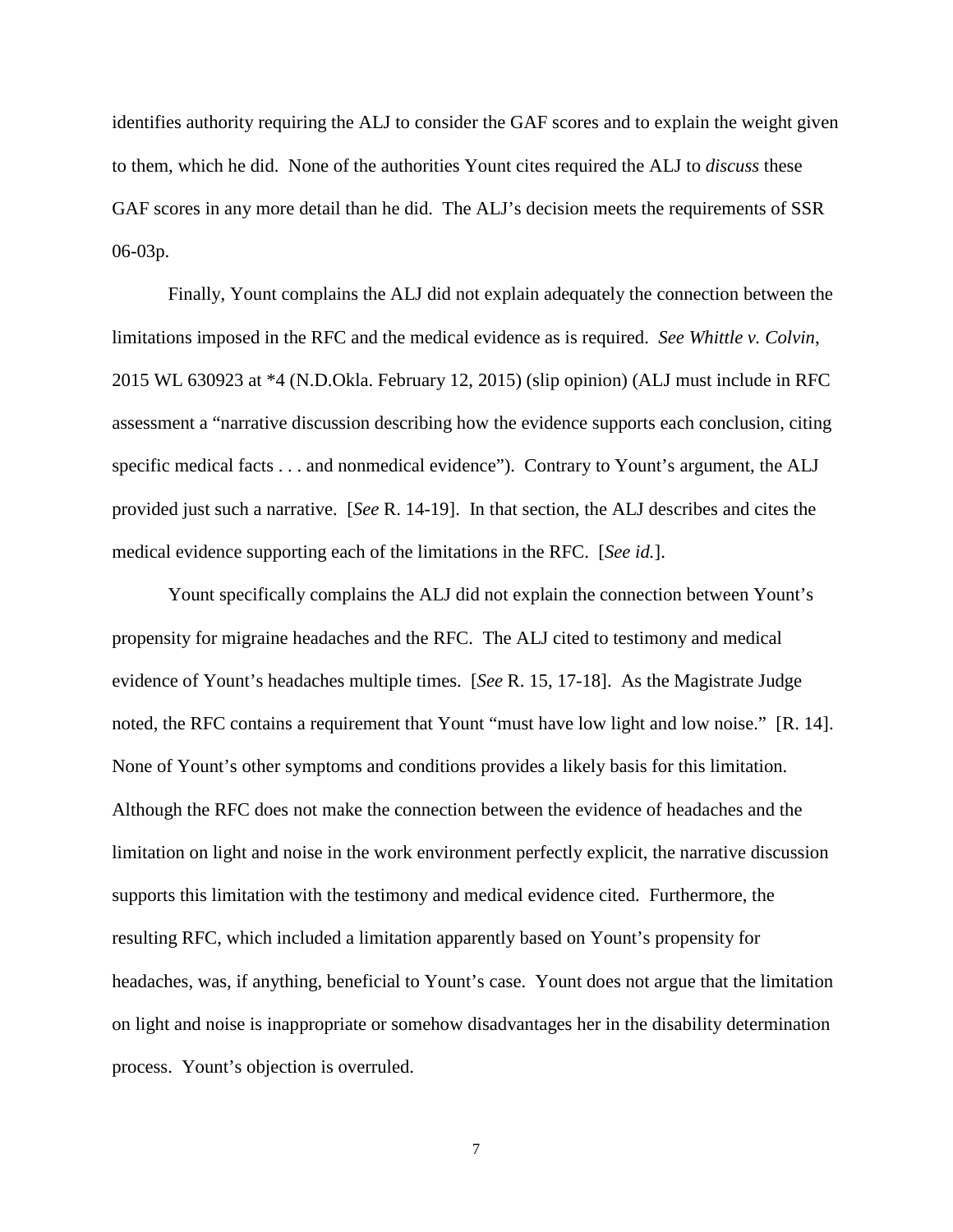### **V. Credibility Determination**

Yount objects to the ALJ's determination that some of Yount's statements regarding her limitations were not credible. "Subjective measures of credibility . . . and the consistency or compatibility of nonmedical testimony with objective medical evidence" are "peculiarly within the judgment of the ALJ." *Kepler v. Chater*, 68 F.3d 387, 391 (10th Cir. 1995).

Specifically, Yount claims the ALJ erred in concluding that Yount's diabetes "is controlled with oral medication and diet." [R. 15]. Yount argues the ALJ failed to consider the factors articulated in *Teter v. Heckler*, 775 F.2d 1104, 1007 (10th Cir. 1985) regarding a claimant's failure to comply with treatment: "(1) the treatment at issue should be expected to restore the claimant's ability to work; (2) the treatment must have been prescribed; (3) the treatment must have been refused; (4) the refusal must have been without justifiable excuse." These factors only apply when a claimant's failure to undertake treatment precludes an award of benefits. *Id*. In this case, the ALJ considered Yount's failure to diet and exercise as part of *determining her credibility*, not as the basis for the denial of her claims. Accordingly, the ALJ was not required to go through the *Teter* factors. *See Qualls v. Apfel*, 206 F.3d 1368, 1372 (10th Cir. 2000).

In any event, the record contains substantial evidence that Yount had failed to diet and exercise, was counseled to do so by her physician, and was given alternatives that accommodated her complaints about knee pain. [R. 303].

Yount makes several other complaints about the ALJ's credibility determination, none of which is persuasive. Yount claims the ALJ ignored her work history, including her work prior to the alleged disability onset date in 2008 and an effort at part-time work in 2009. In fact, the ALJ noted Yount's work history. [R. 15]. While the ALJ's decision does not discuss specifically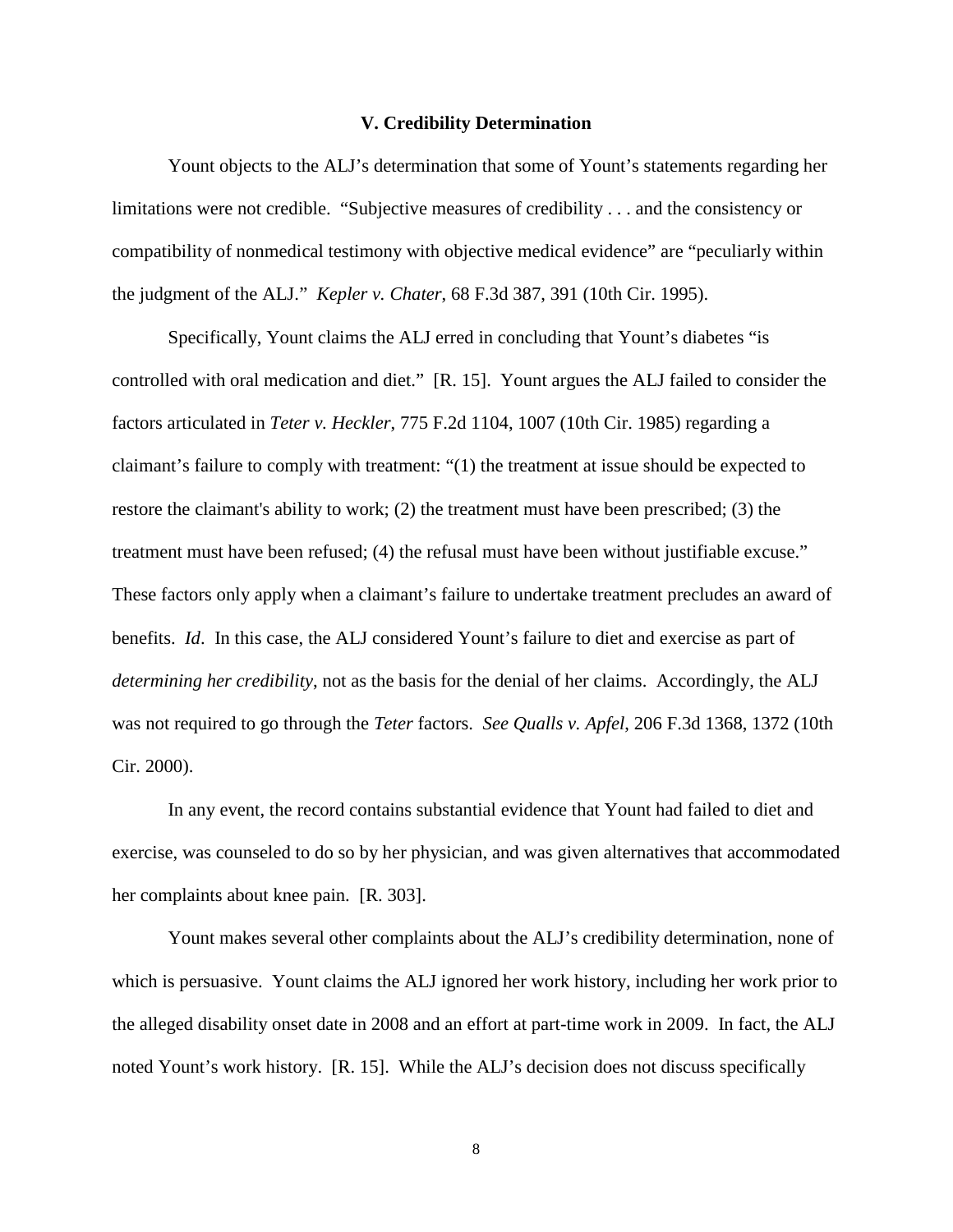Yount's work prior to the alleged onset date, it is clear that the ALJ considered Yount's work history. In fact, the ALJ questioned Yount about her entire work history during Yount's testimony at the administrative hearing. [R. 36-37]. Yount also argues the ALJ, in concluding that Yount made inconsistent statements regarding her condition, ignored that some of her symptoms wax and wane. To the contrary, the hearing transcript shows the ALJ was fully aware that symptoms wax and wane. [R. 44-45, 53]. Yount also argues the ALJ did not properly consider her testimony or her GAF scores. The ALJ considered both, but did not credit these sources of evidence to the extent that evidence conflicted with more reliable medical evidence. Finally, Yount argues that her testimony would have been bolstered by additional psychological testing. This argument is derivative of Yount's first objection that the ALJ should have ordered a consultative psychological examination.

The ALJ's credibility assessment is supported by substantial evidence in the record. Yount's objection is overruled.

### **VI. Consideration of Obesity**

Finally, Yount argues the ALJ failed to evaluate her obesity properly. Yount did not claim that her obesity was an impairment in her initial applications, and neither she nor her attorney mentioned obesity at the hearing before the ALJ. [R. 28-67, 226]. Yount has not cited any medical evidence regarding her obesity in her objection.

The ALJ determined Yount's obesity constituted a non-severe impairment. [R. 13]. The ALJ concluded Yount's "obesity is not to the point that it interferes with her daily activities." [*Id*.]. Yount objects, claiming the relevant Social Security Ruling—SSR 02-1p—states that "the impact of obesity upon the claimant's ability to perform work related activities must be considered in arriving at" the RFC. [Dkt. #23, p. 8]. Yount argues because the ALJ only